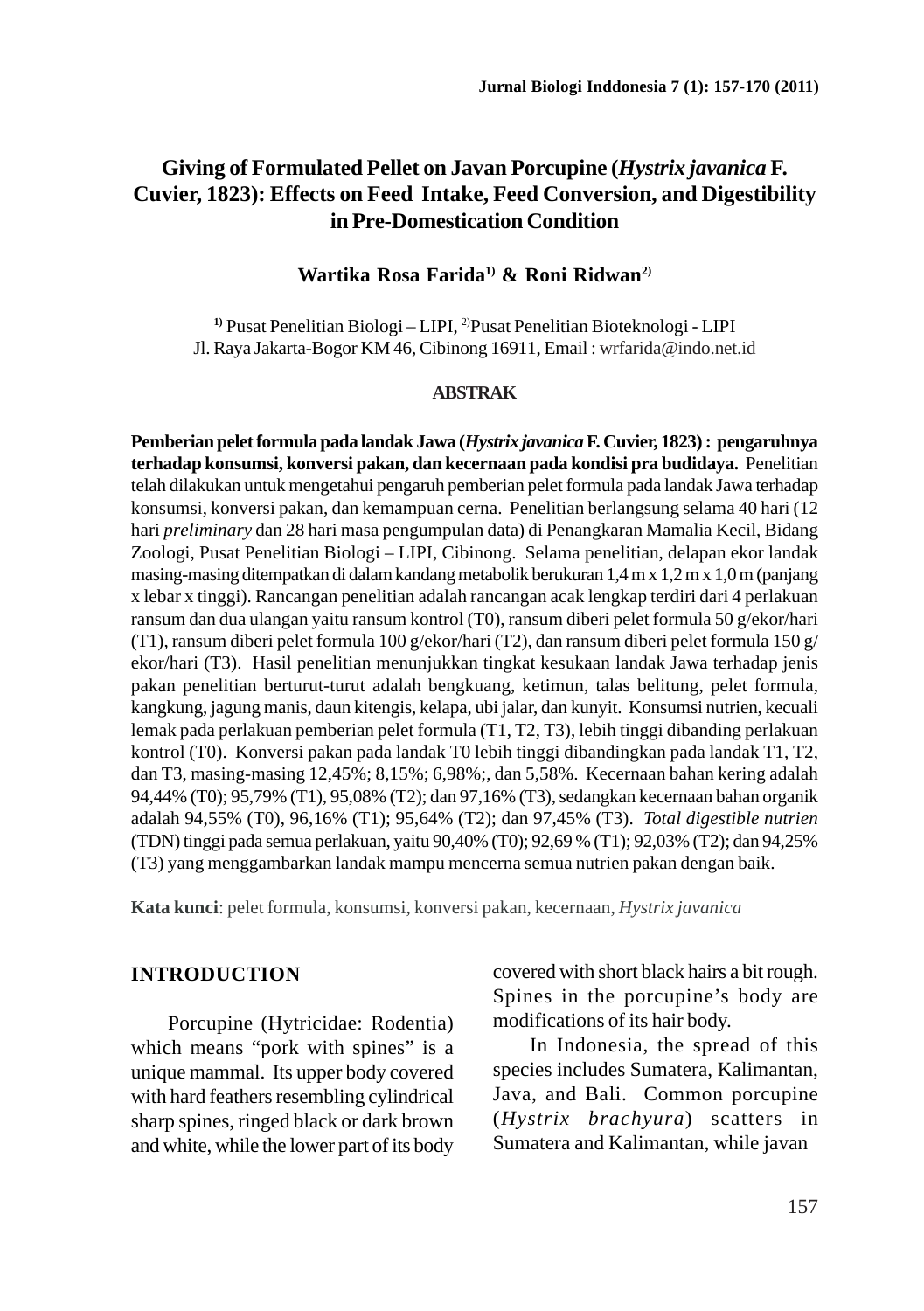porcupine (*H. javanica*) is spread only on the island of Java. Borneo porcupine (*Thercurus crassispinis*) is endemic to Kalimantan. Javan porcupine or also called sunda porcupinne is endemic to Indonesia with the characteristic of large body size. In captivity, porcupines give birth 1 to 2 times a year with litter size at birth varied from 1 to 3 with most litters (58.8%) being of singletons, 32.1% were of twins, and 9.1% of triplets (van Aarde 1985).

The porcupine is a monogastric herbivore. They eat a wide variety of vegetation, including grasses, sedges, flowers, leaves, twigs, roots, buds, catkins, and seeds of many other plants. Also, in the wild areas, porcupines gnaw on shed deer antlers to get mineral content (Banfield 1974).

Although the status of porcupine is protected, illegal hunting toward this animal is considered on the increase. People in the some regions of Indonesia believes that porcupine's meat and other parts of its body containing drug efficacy. The spines of the porcupine are used for ornamental purposes.

In Banting, Selangor, Malaysia, in 2005 a farm of common porcupine has established, which is the pioneer of commercial farm of porcupines. It indicates that porcupine has a good prospect in the future, because its meat can be consumed to meet the needs of animal protein and can be used as drug material, while its spines can be used for the making of souvenirs. The efforts of breeding of this animal are needed to anticipate the extinction of porcupines in Indonesia.

The breeding of porcupine in the captivity must be able to create a condusive environment for the life of porcupine. To create a captive resembling original habitat of porcupine it is needed to measure its feed peference, feed consumption, feed conversion, and digestibilty ability. Also, it is urgent to estimate the feed or diet consumed by porcupine in the captivity. Feed given in the captivity should be able to meet the nutritional needs for basic necessities of life, growth, reproduction, and other daily activities of porcupine. Proper feeding management of the porcupines in captivity is the key of successful breeding colony development.

This study aims to determine food preferences, consumption, feed conversion, digestibility ability, and nutrient needs for maintenance and production of javan porcupine, so this animal can be preserved.

# **MATERIALS AND METHODS**

This research has been conducted in the Small Mammals Captivity, Zoology Division, Research Center for Biology - LIPI, Cibinong. The study lasted for 40 days, consisted of two periods of 12 days of preliminary study and 28 days (4 weeks) of data collection. Materials of research using 8 javan porcupines, aged between 3 and 6 months. During the study, each porcupine is placed in metabolic cage with the size of (1.4 m x 1.2 m) x 1.0 m in height.

The experiment was designed in a completely randomized design with 4 ration treatments and 2 replications. The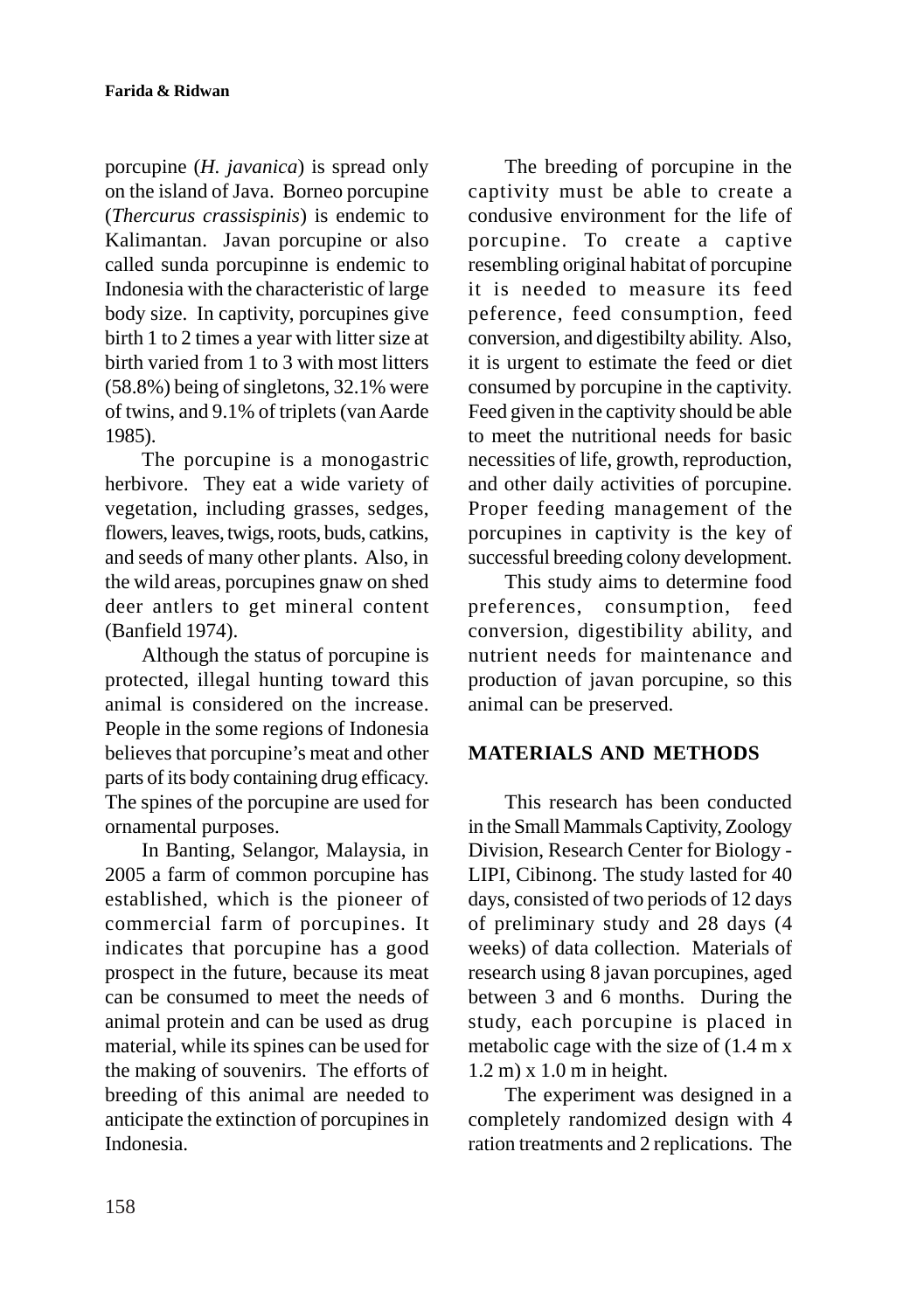rations were given as follows: control ration (T0), and 3 treatments with the addition of formulated pellets into the rations of each 50 g (T1),  $100 \text{ g}$  (T2), and 150 g (T3) per head per day (Table 1). Types of feed given during the study were sweet corn (*Zea mays*), sweet potato (*Ipomoea batatas*), coconut (*Cocos nucifera*), cucumber (*Cucumis sativus*), yam bean (*Pachyrhizus erosus*), turmeric (*Curcuma longa*), swamp cabbage/water spinach (*Ipomoea aquatica*), kitengis leaf (*Asystasia* sp.), cocoyam (*Xanthosoma sagittifolium*), and the formulated pellet (Table 1). Drinking water available is *ad libitum*. Feed was delivered twice a day, at 08.00 a.m. and 04.30 p.m. Variables observed include feed intake, weight gain, feed conversion, and digestibility. Porcupine is weighed at the beginning and at the end of the study to determine its growth. The weighing was carried out before the feed is delivered. The amount of feed consumed and the remain are weighed and recorded every day, as well as the amount of feces excreted each day by using total collection method (Tillman *et. al.* 1991). Analysis of dry matter (DM), ash, crude lipid (CL), crude protein (CP), energy, nitrogen-free extractives (NFE), calcium, and phosphorus were carried out according to standard procedure of AOAC (1995). Nutrient content of feed and feces is necessary to calculate digestibility nutrients (Naumann & Bassler 1997). Consumption of dry matter and nutrients is determined by measuring the ration of dry matter and nutrients given minus dry matter and nutrients in the feces. Digestibility of dry matter and nutrients is calculated by subtracting the dry matter and nutrients consumed with dry matter and nutrients present in feces. Data were statistically analyzed by analysis of variance using model of SAS (2000) and differences between treatment tested by Duncan's multiple range test (Snedecor & Cochran 1980).

|                   | Treatment (g/head/day) |            |            |       |  |  |  |
|-------------------|------------------------|------------|------------|-------|--|--|--|
| <b>Food item</b>  | T0                     | T1         | Т2         | T3    |  |  |  |
| Sweet corn        | 200                    |            | 0          |       |  |  |  |
| Sweet potatoes    | 200                    |            |            |       |  |  |  |
| Coconut           | 75                     |            |            |       |  |  |  |
| Cucumber          | 100                    | <b>200</b> | <b>200</b> | 200   |  |  |  |
| Yam bean          | 190                    | 340        | 340        | 290   |  |  |  |
| Turmeric          | 10                     | 10         | 10         | 10    |  |  |  |
| Swamp cabbage     | 50                     | 100        | 100        | 100   |  |  |  |
| Kitengis leaf     | 25                     | 50         | 50         | 50    |  |  |  |
| Cocoyam           | 150                    | 250        | 200        | 200   |  |  |  |
| Formulated pellet |                        | 50         | 100        | 150   |  |  |  |
| Totals            | 1.000                  | 1.000      | 1,000      | 1,000 |  |  |  |

| Table 1. Composition of ration experiment. |  |  |
|--------------------------------------------|--|--|
|--------------------------------------------|--|--|

**Notes:**  $T0 =$  Control;  $T1 =$  Treatment 1;  $T2 =$  Treatment 2;  $T3 =$  Treatment 3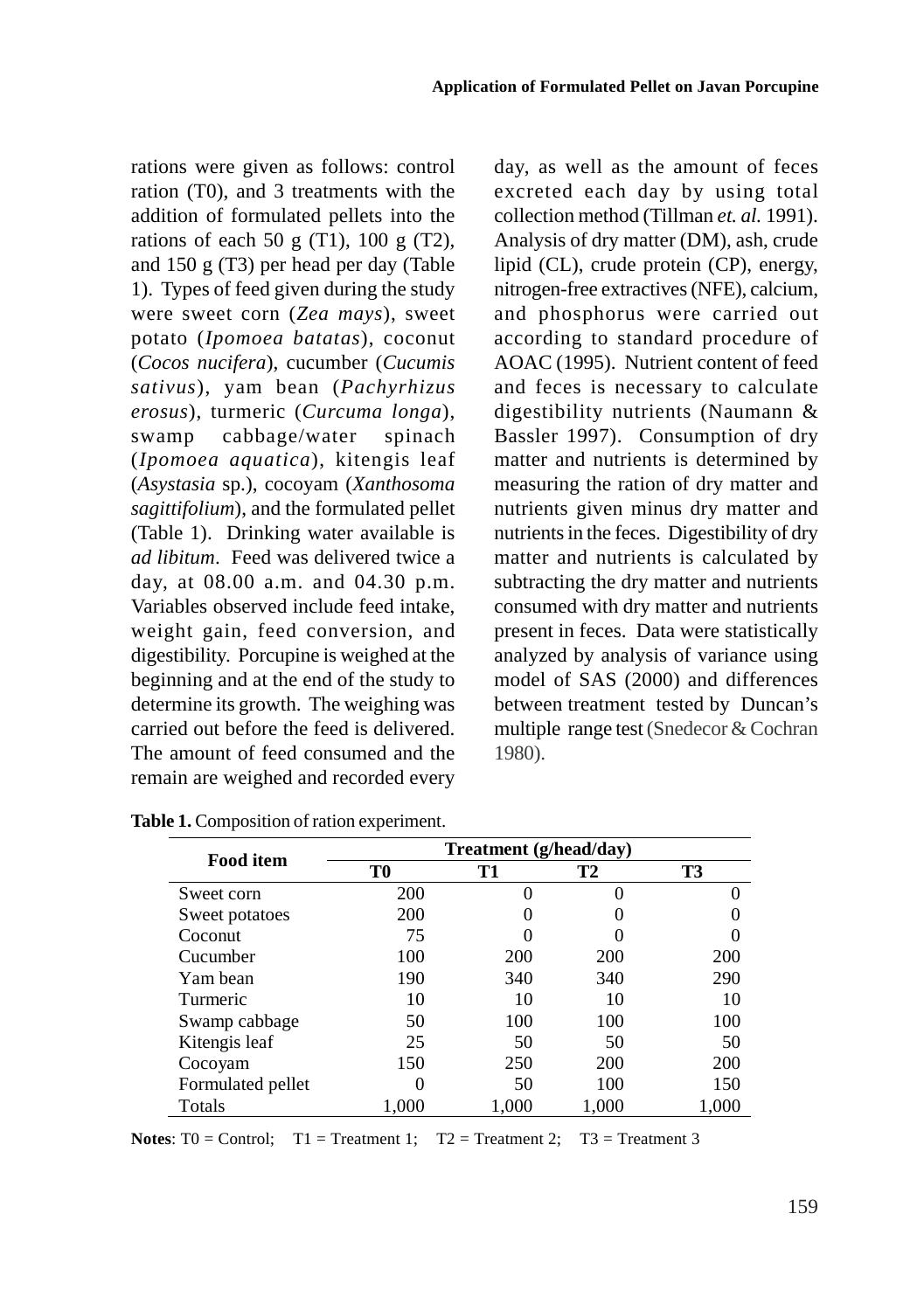### **RESULTS**

Analysis result of nutrient content of feed materials given to porcupine during the study are listed in Table 2.

Environmental conditions of the captivity such as temperature and humidity will greatly affect the feed intake and the condition of porcupine. As reported by Church & Pond (1988), feed consumption can be influenced by several factors, namely (1) internal factors (physiological status of animals), (2) external factors (feed and temperature), and (3) the environment. The result of average temperature and humidity measurements during the study at 00.00 a.m., 07.00 a.m., and 05.00 p.m. are 23.27 °C and 93.64%, 29.25 °C and 72.16%, and 25.33 °C and 89.02% respectively

Consumption of feed material used in this study listed in Table 3. The consumption on the feed material by porcupine as protected wildlife should be determined in order to know the types of feed materials preferred. Porcupine selects the types of feed to meet its need of energy and nutrients.

Porcupine of T1, T2, T3 (Table 4) consumes more OM, ash, CP, NFE, GE, and mineral Ca and P compared to porcupine of T0. This can be explained by the fact that porcupine of T1, T2, and T3 gets extra feed, namely formulated pellet, so that the pellet has been supplying nutrients in the rations. Tillman *et. al.* (1991) stated that feed intake is influenced by the shape and physical characteristics of feed, and also by chemical composition, frequency of feeding, and anti-nutrients in the ration.

Figure 2 shows the live-weight gain of porcupine occurred in all treatments of ration. Live-weight gain is a mirror of the feed quality given and relates well with the amount of feed given. The high consumption on protein and energy by porcupine of T1 (Table 4) have shown the high live-weight gain compared with

| <b>Food item</b>  | DМ    | Ash   | $\bf CP$ | CL   | CF    | <b>NFE</b> | GЕ    | Ca   | P        |
|-------------------|-------|-------|----------|------|-------|------------|-------|------|----------|
|                   |       |       |          |      |       |            | cal/g |      | $(\%)$ . |
| Sweet corn        | 20.67 | 3.03  | 14.16    | 7.16 | 1.62  | 74.03      | 4.411 | 0.08 | 0.50     |
| Sweet potatoes    | 23.36 | 2.94  | 3.20     | 0.90 | 8.40  | 84.56      | 3,661 | 0.32 | 0.17     |
| Coconut           | 55.40 | 1.82  | 7.67     | 8.91 | 13.50 | 68.10      | 6.161 | 0.06 | 0.17     |
| Cucumber          | 18.72 | 6.37  | 20.84    | 0.94 | 0.30  | 71.55      | 3,682 | 0.66 | 0.48     |
| Yam bean          | 33.07 | 3.24  | 5.25     | 0.96 | 5.66  | 84.89      | 3,739 | 0.65 | 0.29     |
| Turmeric          | 27.60 | 12.98 | 6.01     | 1.34 | 7.86  | 71.81      | 4.127 | 0.38 | 0.35     |
| Swamp cabbage     | 21.68 | 9.62  | 24.63    | 2.91 | 12.59 | 50.25      | 4,072 | 0.63 | 0.37     |
| Kitengis leaf     | 29.48 | 17.99 | 17.26    | 0.91 | 37.42 | 26.42      | 3.641 | 0.53 | 0.29     |
| Cocoyam           | 70.92 | 8.23  | 13.60    | 2.43 | 13.11 | 62.63      | 3.990 | 1.14 | 0.32     |
| Formulated pellet | 98.39 | 4.86  | 25.84    | 4.67 | 3.86  | 60.77      | 4.900 | 0.51 | 0.51     |

Table 2. Composition of nutrients base on dry matter  $(100\%)^*$ .

Notes: DM = dry matter; CL = crude lipid; NFE = nitrogen free extrative; Ca = calsium, CP= crude protein;  $CF = crude fiber$ ;  $GE = gross$  energy,  $P = Phosporus$ ,  $*$  Laboratory of Nutrition Testing, RC for Biology – LIPI (2010).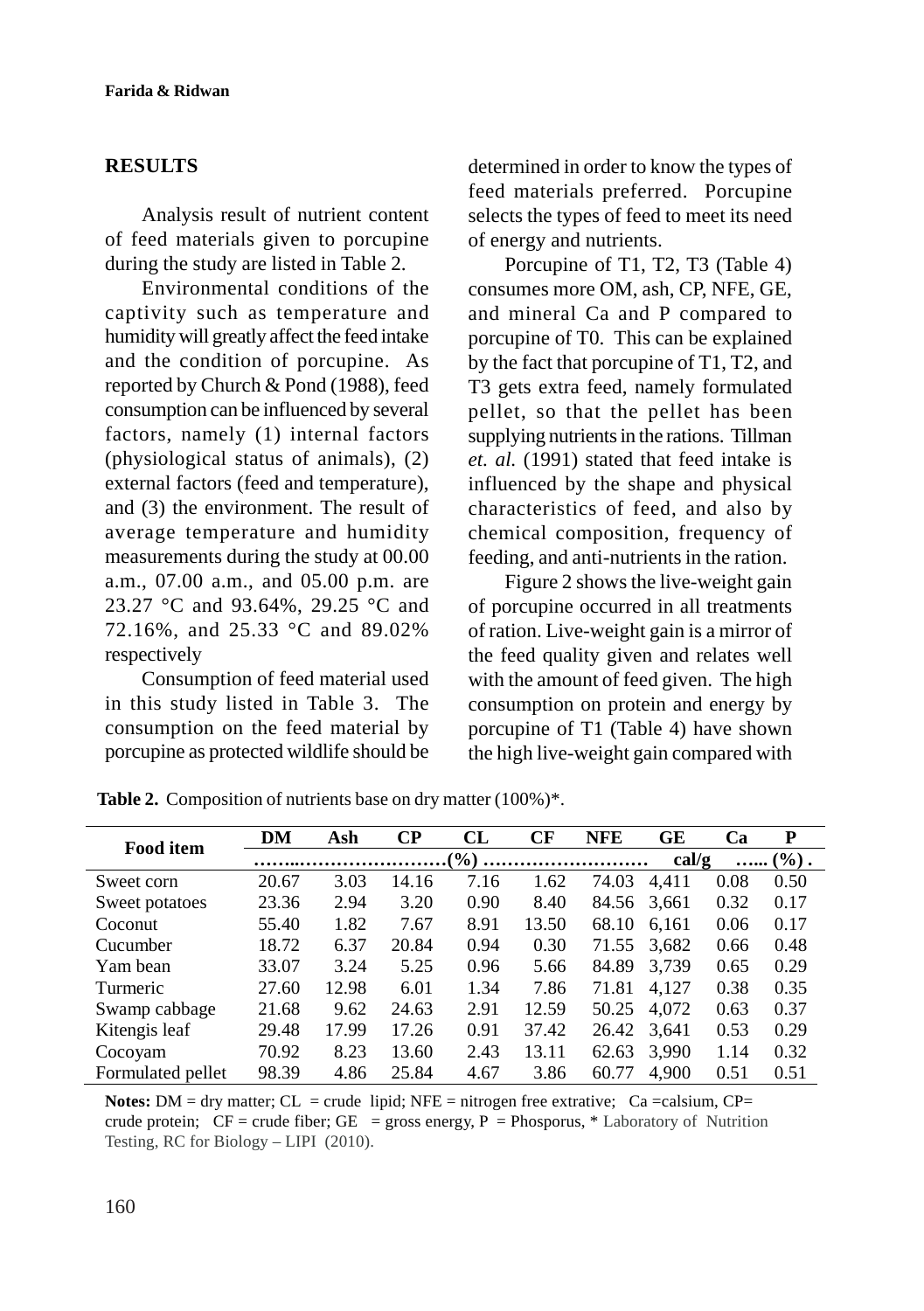| י<br>י<br>ļ<br>.<br>إ |
|-----------------------|
| ı                     |
| I                     |
| í.<br>ĺ               |
|                       |
| Ì                     |
| $\frac{1}{2}$         |
|                       |
|                       |
| ľ                     |
| .<br>.<br>.           |

| <b>Tood</b> item     |                                          | <b>IME</b>                                             |                                          |                                  |                          |                                                                 |                                                          |                        |                         |                         |                                 |                             |
|----------------------|------------------------------------------|--------------------------------------------------------|------------------------------------------|----------------------------------|--------------------------|-----------------------------------------------------------------|----------------------------------------------------------|------------------------|-------------------------|-------------------------|---------------------------------|-----------------------------|
|                      |                                          |                                                        |                                          |                                  |                          |                                                                 | $\epsilon_{\rm L}$ $\epsilon_{\rm L}$ $\epsilon_{\rm L}$ |                        |                         |                         | $T_{12}$                        |                             |
|                      |                                          |                                                        |                                          |                                  |                          |                                                                 | $\frac{1}{0,00}$                                         |                        | 12,87                   |                         |                                 |                             |
|                      |                                          |                                                        |                                          |                                  | 0,30                     |                                                                 | Ō.O                                                      | 0,0                    | 4,22                    | 0.0 <sub>c</sub>        | 0.06                            | 0,0                         |
| <b>Coconut</b>       | 44,07<br>64,47<br>99,47<br>9,63<br>42,07 | 0,00                                                   | 0,00                                     |                                  | 35,71                    | 0,00                                                            | 0,0                                                      | 0,00                   | 14,64                   | 0,00                    | 0,00                            | 0,0                         |
| <b>Jucumber</b>      |                                          |                                                        | 11,97                                    | 194,25                           |                          |                                                                 |                                                          |                        |                         |                         |                                 |                             |
| am bean              |                                          | 199,43<br>335,74<br>335,74<br>90,00<br>34,23<br>334,06 |                                          | 281,97<br>1,91<br>61,36<br>61,36 | $18,62$<br>52,79<br>0,72 | $\begin{array}{c} 37,33 \\ 111,03 \\ 1,18 \\ 19,51 \end{array}$ | $\begin{array}{c} 20,96 \\ 108,65 \\ 0,62 \end{array}$   | 36,36<br>93,25<br>0,53 | $7,63$<br>21,64<br>0,30 | $9,47$<br>28,16<br>0,30 | $6,78$<br>35,16<br>0,20<br>2,98 | $9,47$<br>$24,27$<br>$0,14$ |
| <b>Lurmeric</b>      |                                          |                                                        | $324,58$<br>$2,25$<br>$42,41$<br>$15,57$ |                                  |                          |                                                                 |                                                          |                        |                         |                         |                                 |                             |
| wamp cabbage         |                                          |                                                        |                                          |                                  | 9,12                     |                                                                 | 9,19                                                     | 13,30                  | 3,74                    | $4,95$<br>2,56          |                                 | $3,46$<br>1,74              |
| <b>Gitengis</b> leaf | 15,43                                    |                                                        |                                          |                                  | 4,55                     | 10,09                                                           | $4,59$<br>79,47<br>85,53                                 | 6,69                   | 1,86                    |                         | 1,49                            |                             |
| Cocoyam              | 13,79                                    |                                                        | 112,05                                   | 142,77                           | 30,70<br>0,00            | 65,99                                                           |                                                          | 101,25<br>132,76       | 33,09                   | 42,11<br>12,45          |                                 | 26,36<br>34,56              |
| ormulated pellet     | š                                        | 49,90                                                  | 86,93                                    | 134,93                           |                          | 49,09                                                           |                                                          |                        |                         |                         | 25,72<br>27,68                  |                             |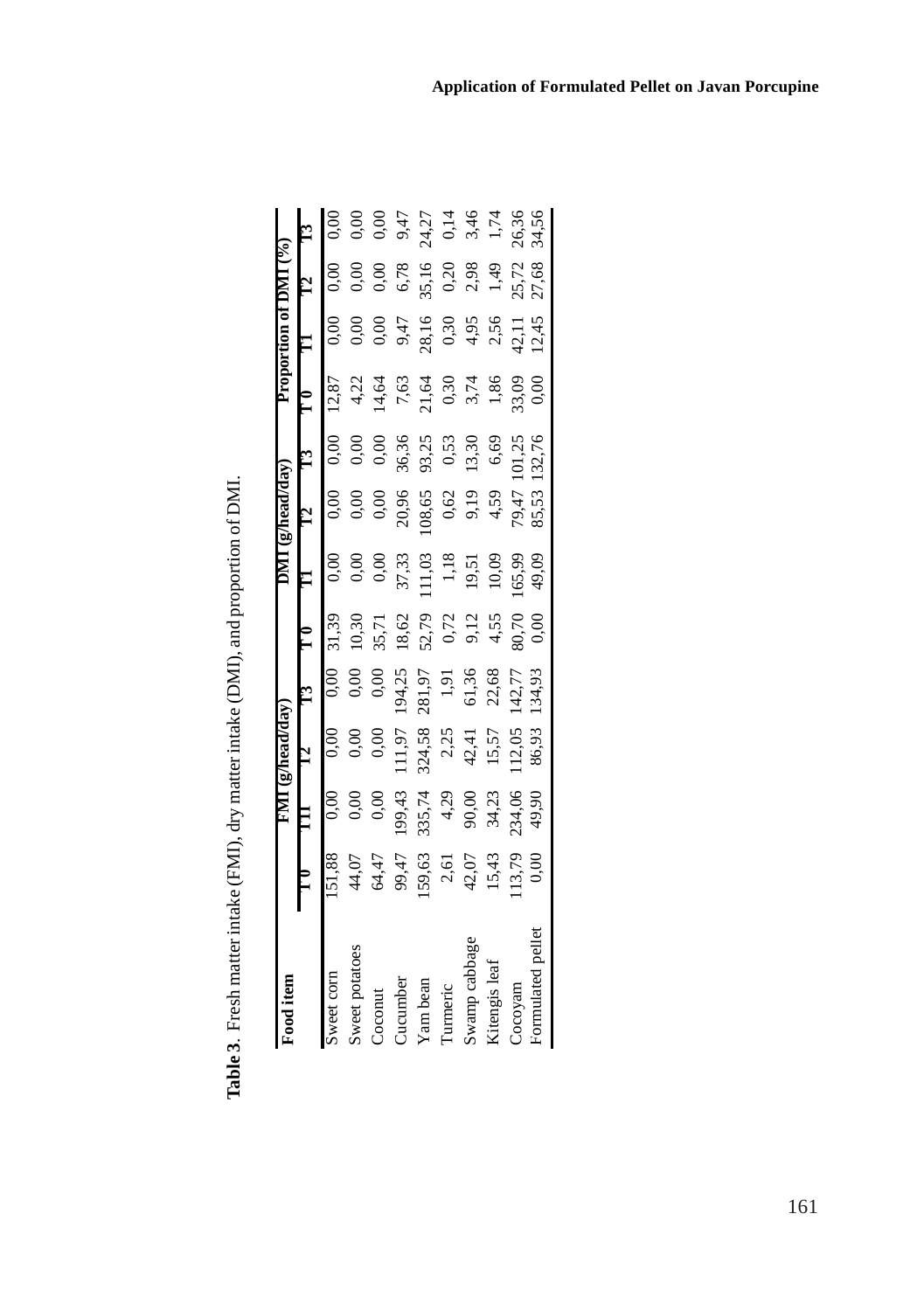

**Figure 1**. The palatability level of feed fresh by javan porcupine.

| <b>Nutrients</b>         | T <sub>0</sub>        | <b>T1</b>            | T <sub>2</sub>      | <b>T3</b>            |
|--------------------------|-----------------------|----------------------|---------------------|----------------------|
| Consumption (g/head/day) |                       |                      |                     |                      |
| DM                       | $243.89^{\rm a}$      | $394.23^{\circ}$     | 309.01 <sup>b</sup> | $384.13^{\circ}$     |
| <b>OM</b>                | $230.66^a$            | $368.36^{\circ}$     | $291.67^b$          | $361.46^c$           |
| Ash                      | $13.23^{\rm a}$       | $25.87^{\circ}$      | $17.34^{ab}$        | $22.67^{\circ}$      |
| CP                       | $28.22^{\rm a}$       | $55.49^{bc}$         | 46.07 <sup>b</sup>  | 65.01 <sup>c</sup>   |
| CL                       | $8.48^{a}$            | $8.42^{\rm a}$       | $7.48^{\rm a}$      | $10.35^{b}$          |
| CF                       | $22.72^{\rm a}$       | $36.38^{\circ}$      | $22.86^a$           | 28.00 <sup>b</sup>   |
| <b>NFE</b>               | $171.24^a$            | $268.07^{\circ}$     | $215.25^{b}$        | $258.09^c$           |
| GE (cal/head/day)        | $10407.76^{\text{a}}$ | $15765.09^b$         | $12762.92^{ab}$     | $16177.18^{b}$       |
| Ca                       | $1.55^{\rm a}$        | $3.29^\circ$         | $2.27^{b}$          | $2.80^{bc}$          |
| P                        | $0.79^{\rm a}$        | $1.39^{b}$           | 1.16ab              | $1.52^{\circ}$       |
| Consumption (% DM)       |                       |                      |                     |                      |
| <b>OM</b>                | 94.58                 | 93.44                | 94.39               | 94.10                |
| Ash                      | 5.42                  | 6.56                 | 5.61                | 5.90                 |
| CP                       | $11.57^{\circ}$       | $14.08^{ab}$         | $14.91^{ab}$        | $16.92^{b}$          |
| CL                       | 3.48                  | 2.14                 | 2.42                | 2.69                 |
| CF                       | $9.32^{b}$            | $9.23^{b}$           | $7.40^{\rm a}$      | 7.29 <sup>a</sup>    |
| <b>NFE</b>               | 70.21 <sup>b</sup>    | $68.00^{ab}$         | $69.66^{ab}$        | $67.19^{a}$          |
| GE (cal/100 g $DM$ )     | $4267.40^{b}$         | 3998.96 <sup>a</sup> | $4130.26^{ab}$      | 4211.38 <sup>b</sup> |
| Ca                       | $0.64^{\rm a}$        | $0.83^{b}$           | $0.73^{ab}$         | $0.73^{ab}$          |
| P                        | 0.32                  | 0.35                 | 0.38                | 0.40                 |

**Table 4.** Consumption of ration and nutrients.

**Notes:**DM= oragnic matter

Different letter in the samerow was significantly different  $(P<0.05)$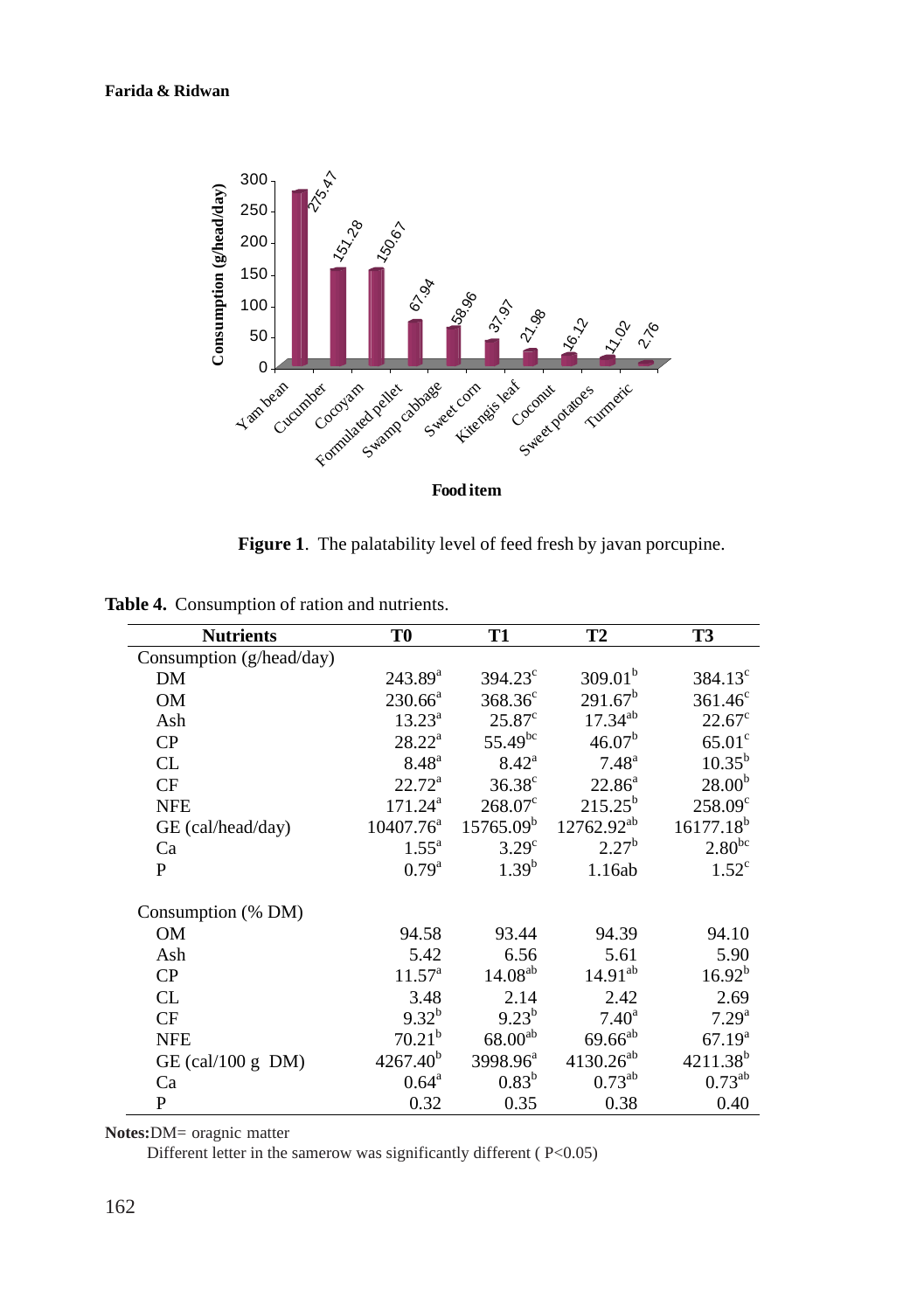

**Figure 2.** Changes in liveweight of javan porcupine during the experiment.

porcupine of T2 and T3. This is due to the fact that porcupines of T0 and T1 were younger than those of T2 and T3, so that the body growth is still high. In line with the results of this study, Dahlan *et. al.* (1995) reported that young porcupine consume more food than adult porcupine, so that live-weight was also higher. According to Linder (1992), the most rapid growth phase occurs in early development.

#### **DISCUSSION**

Feed palatability factors are important in measuring feed intake in animals (Tomaszewska *et. al*., 1991). Figure 1 shows the average level of palatability on the types of fresh feed most preferred by porcupine, from the most consumed, yam bean (275.47 g/ head/day), to the least consumed, turmeric (2.78 g/head/day) . Formulated pellet ranked fourth level of palatability: porcupine consumes pellets up to 98.18%

(T1), 86.93% (T2), and 89.95% (T3) from each of 50 g (TI),  $100 \text{ g}$  (T II), and 150 g (T III) formulated pellet given (Table 3). This fact indicates the porcupine like pellets, and as reported by Dahlan *et. al.*(1995), Norsuhana *et. al.* (2007), and Farida (2007), that pellet can be used as an alternative food in management of common porcupine (*H. brachyura*) in captivity.

Based on the field observation and information from the public, porcupines in their natural habitat like roots, but in this experiment turmeric is the type of feed or roots which is consumed least. This was allegedly because the porcupine still has the choice of other, more palatable feed given in this study. From the tuber, yam bean was preferred over sweet potato and cocoyam, this is because the yam is sweet and contains crude fiber were lower than the sweet potato and cocoyam (Table 2). Reported by Tafaj *et. al*. (2005), feed intake is closely related to digestibility and rate of flow of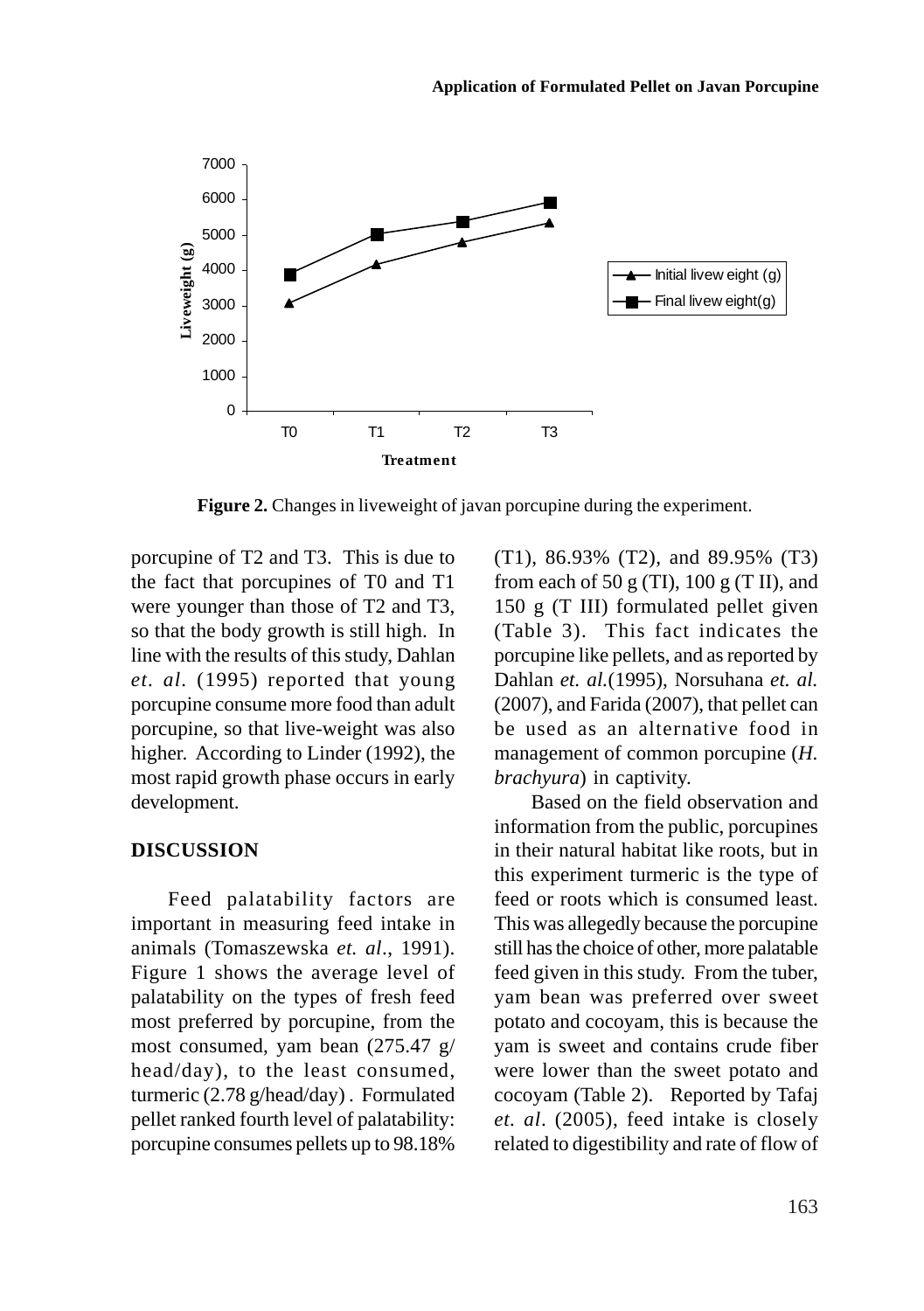feed material in the digestive tract that are largely determined by content of crude fiber. Feed that has high content of crude fiber in the rumen retention takes longer than feed that has lower crude fiber content. Consumption of high crude fiber resulted in decreased number of consumption.

According to Church (1988), the high fiber content of feed ingredients consumed causing increased pressure on the rumen wall, so that bring in physiological effect on the decreased in appetite. However, the fiber in the diet is necessary to ensure the natural digestibility (Schroeder 2004). The next sequence of the feed type preferred by porcupine is cucumber. This is due to the low crude fiber content and high content of water in the cucumber so that the cucumbers were soft when consumed and can meet the needs of porcupine for water. During the observation, it is almost invisible porcupine drinking from the drinking water provided.

Based on the calculation of dry matter consumed by porcupine, it is known that the dry matter intake of the porcupines in T0, T1, T2, and T3 are 6.25%, 7.81%, 5.72%, and 6.46% of liveweight, respectively. According to Parakkasi (1999), animals consume feed primarily to meet energy needs, and the higher the need for energy, the higher the consumption of dry matter.

More protein is consumed by porcupine in T1, T2, and T3, because protein content in the formulated pellet given in those treatments is quite high among other food item (Table 2). According to Men *et. al*. (2001), the presence of feed ingredients with high protein content can increase the palatability, thus causing the high consumption of feed. The high consumption of protein (T1, T2 and T3) is followed by the high consumption of GE. According to Hocquette *et. al.* (1998), the process of protein synthesis and degradation in the body requires more energy. Trevino *et. al.* (2000) reported that nitrogen retention is one method for assessing protein quality of feed.

Ash consumption is also higher on porcupine in T1, T2, and T3 than that on porcupine in T0. The high ash content allegedly came from minerals namely calcium, sodium, potassium, and phosphorus (Made & Kasih 2008). In addition, CaCO3 were given in the making of formulated pellets. Measurement of Ca and P consumption is to know the ability of porcupine in the absorption of Ca required for the growth of its spines. As reported by Banfield (1974), porcupines like salt and for the fulfillment of these in their natural habitat they will gnaw the bones or antlers found on the forest floor to obtain the mineral content. Also according to Nowak (1991) and Roze (1989), porcupine often gnaw bones to get calcium. The giving of formulated pellets in porcupine's ration have increased consumption of calcium and phosphorus.

NFE is one of the most nutrient consumed by porcupine either in the treatment of T0 or in the treatment with formulated pellet (T1, T2, and T3). This is due to the feed nutrient given, except cocoyam (Table 2), containing high NFE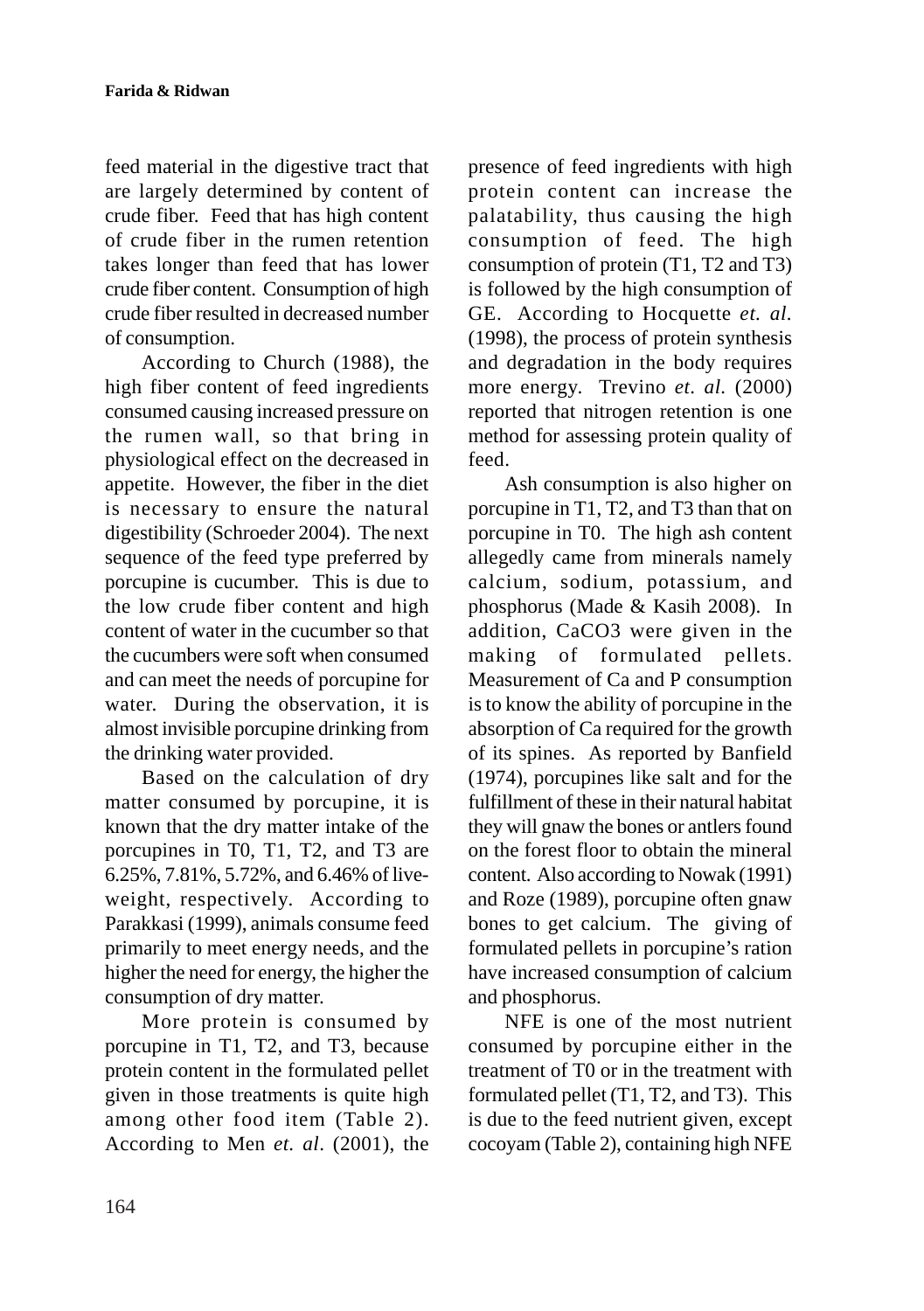compared with other nutrients. Feed with high NFE means that the feed is easily digested and contain high energy. NFE is an easily digestible carbohydrates that do not contain crude fiber which consists of several components such as starch, fructose, resins, and organic acids used as energy sources (Tillman *et. al*. 1991).

CF consumption by porcupine of T1 is higher than that of T0, T2, and T3. This is due to the fact that the increase of formulated pellets given has decreased the consumption of CF. According to Schroeder (2004), fiber in the ration is necessary to ensure the natural digestibility. Energy consumption is higher on porcupine who gets formulated pellet than that of T0, but there are also differences in the amount of energy consumption among porcupines of T1, T2, and T3. The differences are probably related to body composition. According to Parakkasi (1999), the energy requirement of animals is influenced by factors of age, sex, body composition, and level of feeding.

Feed conversion or feed efficiency plays an important role in a livestock business because the cost of feed ranged between 60 - 70% of the production cost. The more efficient the use of feed, the lower the production cost. Feed efficiency can be seen from the feed conversion ratio which is the amount of feed required to produce one kilogram of body weight gain. In general, the lower feed conversion ratio, the better feed efficiency due to the amount of feed required to produce one kilogram of body weight become less. The amount of feed intake and body weight gain determine the amount of feed conversion. According to Leeson & Summers (2001), the number of rations consumed determines the size of body weight gain produced.

Feed conversion of porcupine of T0 is higher  $(P < 0.05)$  than that of T1, T2 and T3. While feed conversion of T1 is higher ( $P < 0.05$ ) than that of T2 and T3. This is certainly related to lower liveweight gain obtained by porcupines of T2 and T3. Formulated pellets given up to 50 g per head per day in the treatment of T1 indicates that the amount is sufficient for the needs of porcupine. Feed consumed contain substances that will be absorbed in the digestive tract. The nutrients that remain in the body will be used to meet the needs of the body and to produce live-weight gain. As stated by Scott *et. al.* (1982), the amount of feed conversion is determined by the amount of feed intake and live-weight gain obtained. According to Tillman *et. al.*

| Variables                      |                     | <b>Treatment</b>   |                     |                  |  |  |  |
|--------------------------------|---------------------|--------------------|---------------------|------------------|--|--|--|
|                                | T0                  | Т1                 | T2                  | T3               |  |  |  |
|                                |                     |                    |                     |                  |  |  |  |
| Liveweight gain $(g/head/day)$ | $30.36^{ab}$        | 32.14 <sup>b</sup> | $21.58^{\rm a}$     | $21.43^a$        |  |  |  |
| DMI (g/head/day)               | 243.89 <sup>a</sup> | $394.23^{\circ}$   | 309.01 <sup>b</sup> | $384.13^{\circ}$ |  |  |  |
| Feed conversion (%)            | $12.45^{\circ}$     | $8.15^{b}$         | 6.98 <sup>a</sup>   | $5.58^{a}$       |  |  |  |

**Table 5**. Feed conversion of javan porcupine

**Notes**: Different letter in the same row was significantly different (P<0.05)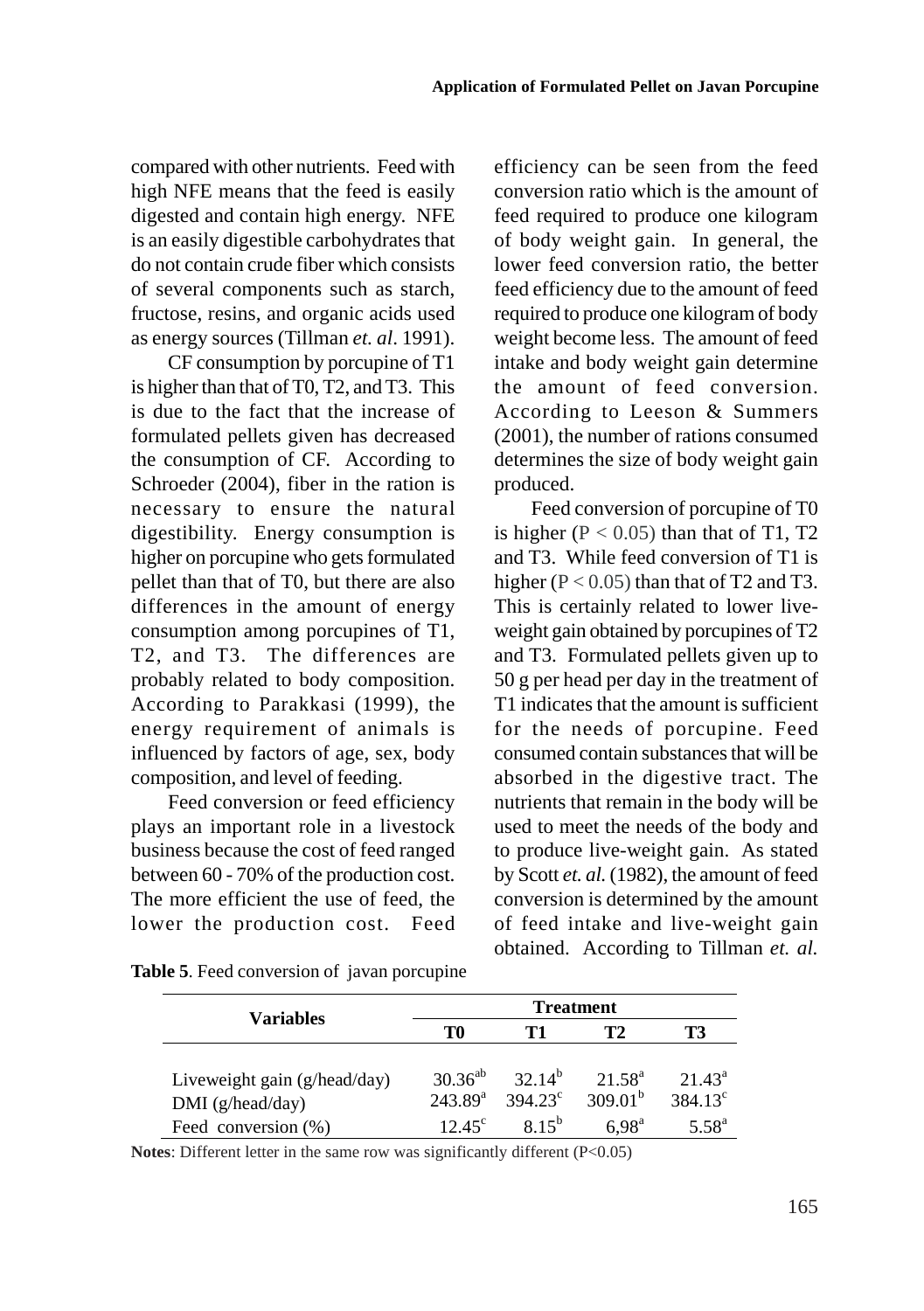(1991), the amount of feed efficiency depends on the amount of dry matter intake, which could give live-weight gain. A ration would be more efficiently used if it is consumed in small amount but able to provide the large live-weight gain. In addition, feed conversion ratio is affected by disease, quality of rations, and breeding management (North & Bell 1990).

Nutrients which is digested is defined as the proportion not excreted in feces and assumed to be absorbed by porcupine, while digestibility is the proportion of digested nutrients to nutrient consumption. Digestibility is more often expressed with dry matter as a coefficient of digestibility or percentage (Parakkasi 1999).

The highest digestibility value of dry matter occurred in ration given in T3, namely 97.16% (Table 7). This could have been caused by the fact that the consumption of crude fiber in T3 is lower  $(P < 0.05)$  than that in T0 and T1 (Table 4). According to Tillman *et. al.* (1991), CF from a feed is a component giving great effect on digestion, because high CF content in the ration can decrease the digestibility coefficients of feed.

Digestibility values of OM, CP, and CL on porcupine of T1, T2 and T3 are higher  $(P < 0.05)$  than that of T0. The low digestibility of CL on porcupine of T0 is due to the high CL excreted in its feces (Table 6). Digestibility of calcium of porcupine of T0 is higher ( $P < 0.05$ ) than that of T1, T2, and T3. This is because of the low calcium excreted by the porcupine of T0. In general, it can be seen in Table 7, that porcupines in all treatments are able to digest nutrients properly, namely more than 90%. This indicates that most nutrients can be absorbed and then utilized by porcupine to meet its live need.

Food substances used in the calculation of TDN are all organic material that is energy source of food substances. TDN is one way to find the

| <b>Nutrients</b>  | <b>Treatment</b> |           |              |           |  |  |
|-------------------|------------------|-----------|--------------|-----------|--|--|
|                   | T0               | <b>T1</b> | <b>T2</b>    | <b>T3</b> |  |  |
|                   |                  |           | (g/head/day) |           |  |  |
| DM                | 13.56            | 16.59     | 15.19        | 10.91     |  |  |
| <b>OM</b>         | 12.56            | 14.14     | 12.73        | 9.21      |  |  |
| Ash               | 1.00             | 2.45      | 2.46         | 1.70      |  |  |
| CP                | 2.51             | 3.66      | 3.77         | 2.16      |  |  |
| CL                | 2.61             | 0.80      | 0.67         | 0.47      |  |  |
| CF                | 1.95             | 3.63      | 3.07         | 2.17      |  |  |
| <b>NFE</b>        | 5.48             | 6.03      | 5.23         | 3.73      |  |  |
| GE (cal/head/day) | 684.50           | 627.05    | 610.65       | 388.70    |  |  |
| Ca                | 0.09             | 0.29      | 0.32         | 0.21      |  |  |
| P                 | 0.12             | 0.26      | 0.39         | 0.26      |  |  |

**Table 6.** Dry matter and nutrient content of porcupine's feces.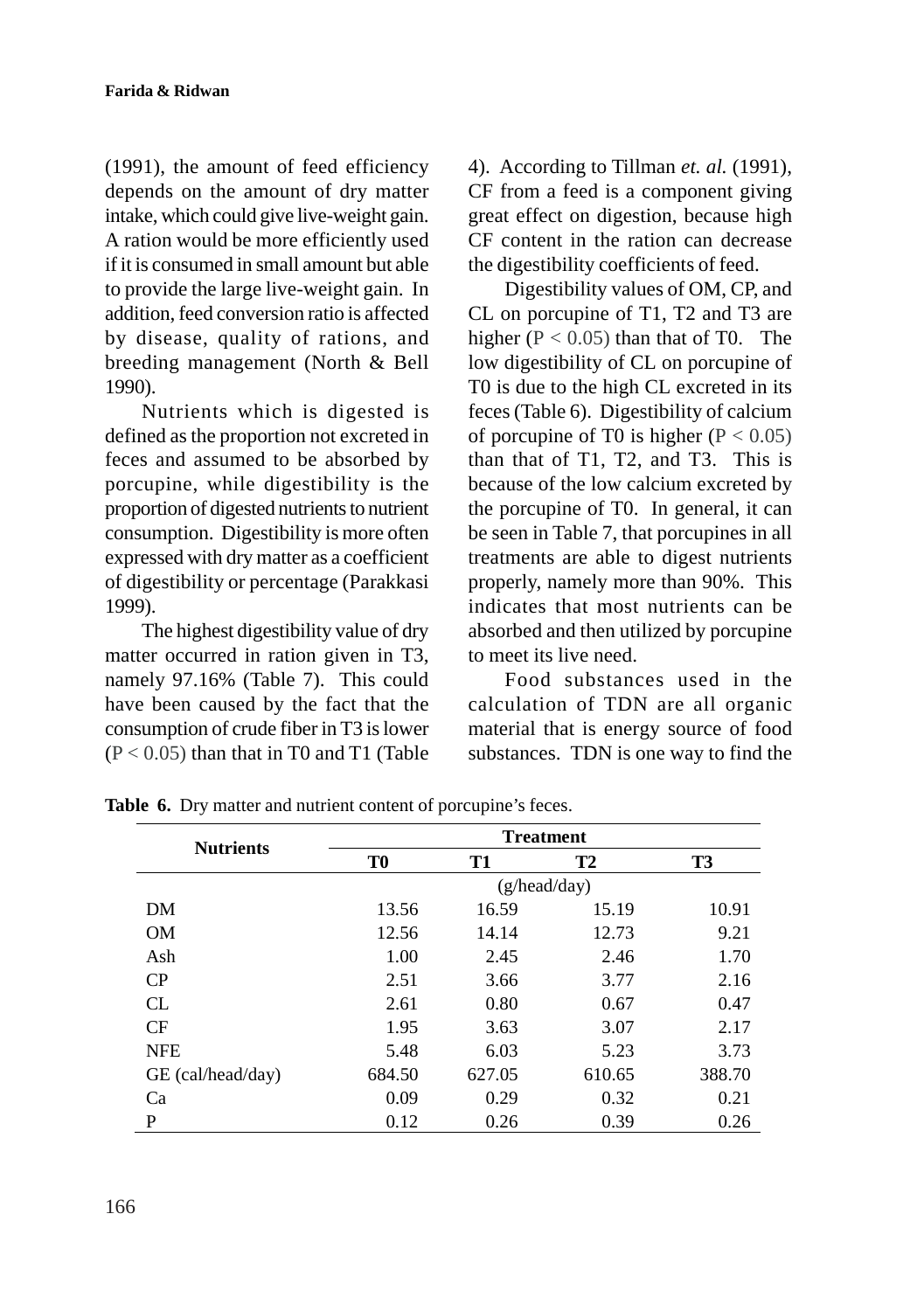energy feed: the higher the TDN value of a feed, the better the feed for animals, which means more nutrients can be digested by animals. Table 8 shows that calculation result of TDN on T0 is lower  $(P < 0.05)$  than that on T1, T2, and T3 which are given formulated pellets. This is due to the fact that the high GE in the treatment of T0 which is excreted in the feces caused low GE digested and be followed by TDN value.

Basically the TDN is a measurement of energy content in digested feed. As reported by Parakkasi (1986), in general the TDN value of a feed material is proportional to the energy that can be digested, but varies according to the type of animal and the type of feed or ration. From Table 8 it can be seen that the TDN content of the feed given is quite high, namely above 90%, portraying that porcupine can digest all the nutrients feed properly.

Digestible energy (DE) is the percentage of food energy intake minus fecal energy divided by energy consumption of feed (Sutardi 1981). According to Cullison *et. al*. (2003), DE value represents how much energy is not excreted in the feces and then used as a

|                  | <b>Treatment</b>   |              |                    |                 |  |  |
|------------------|--------------------|--------------|--------------------|-----------------|--|--|
| <b>Nutrients</b> | T0                 | T1           | <b>T2</b>          | T3              |  |  |
|                  |                    |              | (%)                |                 |  |  |
| DM               | $94.44^{\rm a}$    | $95.79^{a}$  | 95.08 <sup>a</sup> | $97.16^b$       |  |  |
| <b>OM</b>        | $94.55^{\text{a}}$ | $96.16^{ab}$ | $95.64^{\text{a}}$ | $97.45^{\rm b}$ |  |  |
| Ash              | 92.44b             | $90.53^{ab}$ | $85.81^{a}$        | $92.50^{b}$     |  |  |
| CP               | $91.11^a$          | $93.40^{ab}$ | $91.82^a$          | $96.68^{b}$     |  |  |
| CL               | $69.22^{\rm a}$    | $90.50^{ab}$ | $91.04^{ab}$       | $95.46^{b}$     |  |  |
| CF               | $91.42^{b}$        | $90.02^{ab}$ | $86.57^{\circ}$    | $92.25^{b}$     |  |  |
| <b>NFE</b>       | 96.80              | 97.75        | 97.57              | 98.55           |  |  |
| Ca               | $94.19^{b}$        | $91.19^{ab}$ | $85.90^{\circ}$    | $92.50^{ab}$    |  |  |
| P                | $84.81^{b}$        | $81.29^{ab}$ | $66.38^{a}$        | $82.89^{b}$     |  |  |

**Table 7.** Digestibility of nutrient of javan porcupine

Notes: Different letter in the same row was significantly different ( $P < 0.05$ ).

| <b>Variables</b>                |             |                | <b>Treatment</b> |                       |
|---------------------------------|-------------|----------------|------------------|-----------------------|
|                                 | T0          | Т1             | T <sub>2</sub>   | T3                    |
| GE intake (cal/head/day)        | 10407.76    | 15765.09       | 12762.92         | 16177.18              |
| GE feces (cal/head/day)         | 684.50      | 627.05         | 610.65           | 388.70                |
| GE digestibility (cal/head/day) | $9723.26^a$ | $15138.04^{b}$ | $12152.27^{ab}$  | 15788.48 <sup>b</sup> |
| TDN $(\%)$                      | $90.40^a$   | $92.69^{ab}$   | $92.03^{ab}$     | $94.25^{b}$           |
| (% DE)                          | $93.42^a$   | $96.02^{ab}$   | $95.22^{ab}$     | $97.60^{b}$           |
| (Mkal/kg DM)                    | 3.99        | 4.09           | 4.06             | 4.16                  |

**Table 8**. Gross energy, total digestible nutrient (TDN), dan digestible energy (DE)

**Notes:** Different letter in the same row was significantly different (P < 0.05).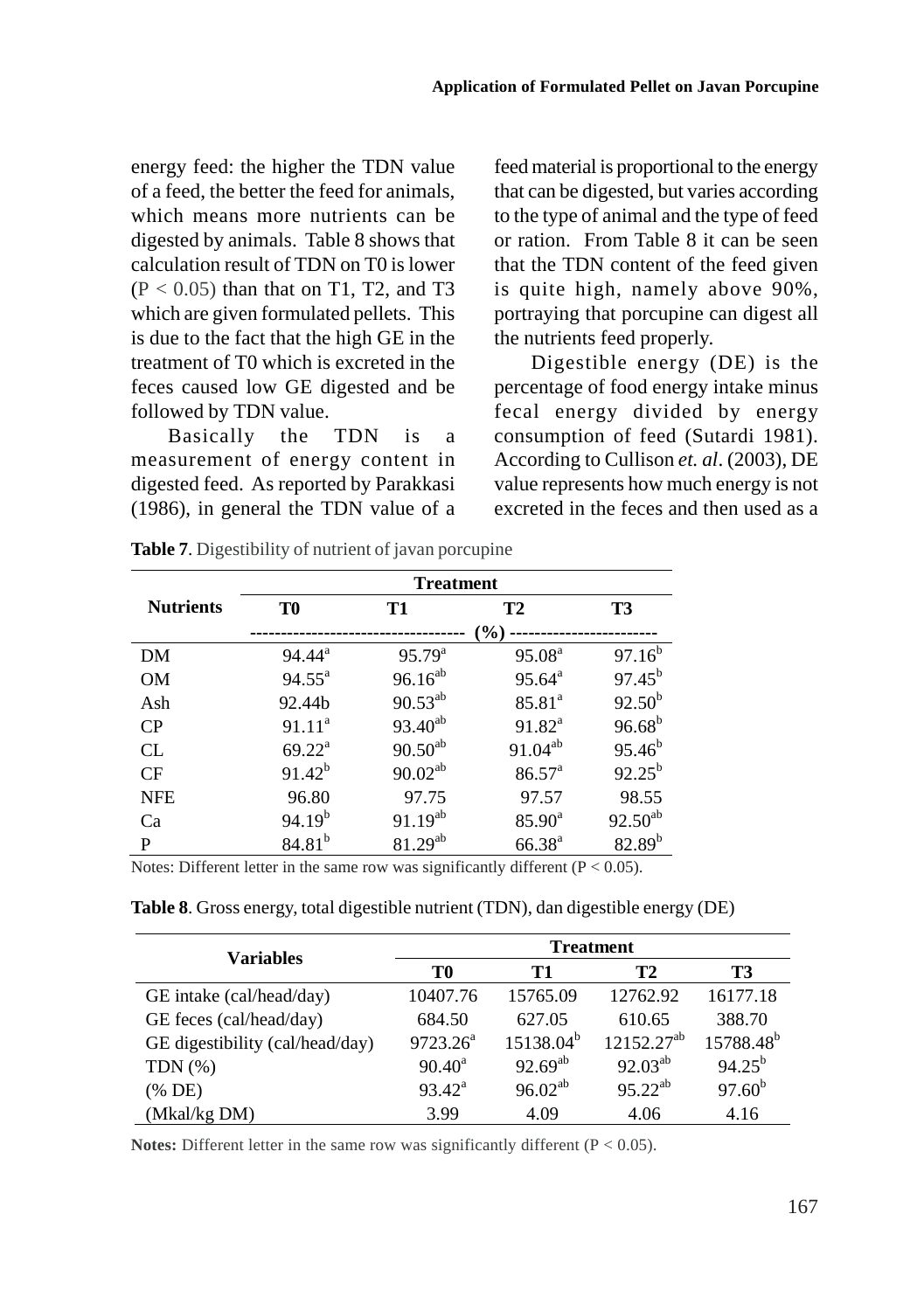metabolic energy if it is reduced by energy excreted in the urine. DE calculation results showed that porcupines need energy intake amounted to 93.42% or 3.99 Mcal / kg DM (T0), 96.02% or 4:09 Mcal / kg DM (T1), 95.22% or 4:06 Mcal / kg DM (T2), and 97.60%, or 4:16 Mcal / kg DM (T3). The DE on the porcupine in all treatments showed higher values above 90%, and this means that the energy used by porcupine to make ends meet while in captivity is quite high.

# **CONCLUSION**

Based on the level of palatability, porcupines like formulated pellets after yam bean, cucumber, and cocoyam provided in the ration. Formulated pellets given has increased the consumption of dry matter and nutrients, except for crude fat. It also has increased consumption of calcium and phosphorus. The highest feed conversion occurred in control treatment (T0), namely 12.45%, while among the three treatments of T1, T2, and T3, formulated pellets given up to 50 g / head / day (in T1) showed higher feed conversion ratios, namely 8.15%. Formulated pellets given in the ration has increased dry matter digestibility, nutrients, and calcium, followed by the high value of total digestible nutrients (TDN) and digestible energy (DE) above 90%, as an illustration that porcupines can optimize the utilization of feed energy for their daily needs.

#### **ACKNOWLEDGMENTS**

The study was financed by DIPA FY 2010 - Bureau of Planning and Finance, Indonesian Institute of Sciences (LIPI). I am grateful to Umar Sofyani, Tri H. Handayani, and Wardi for all their assistances during the study.

### **REFERENCES**

- AOAC. Assiciation of Analytical Communities. 1995. *Official Method of Analysis of the Association of Official Analytical Chemist.* Washington DC.
- Banfield, AW. 1974. *The Mammals of Canada*. University of Toronto Press.
- Church, DC. 1988. *Digestive Physiology and Nutrition of Ruminant*. 2<sup>nd.</sup>ed. O & B Book, Oregon. USA.
- Church, DC & WG. Pond. 1988. *Basic Animal Nutrition and Feeding*. 3rd. Edition. John Wiley and Sons, Inc., Canada.
- Cullison, AE, TW. Perry & RS. lowrey. 2003. *Feed and Feeding*. 6<sup>th.</sup> ed. Prentice Hall, New Jersey.
- Dahlan, I., AA. Salam, BS. Amin, & A. Osman. 1995. Preference and intake of feedstuff by crested porcupines (*Hystrix brachyura*) in captivity. *Ann. Zootech*. 44, suppl.: 271.
- Farida,WR. 2007.Kemampuan cerna dan konsumsi pakan pada Landak raya (*Hystrix brachyura*) di Penangkaran. Laporan Teknik. Pusat Penelitian Biologi – LIPI Tahun 2007. 683-690.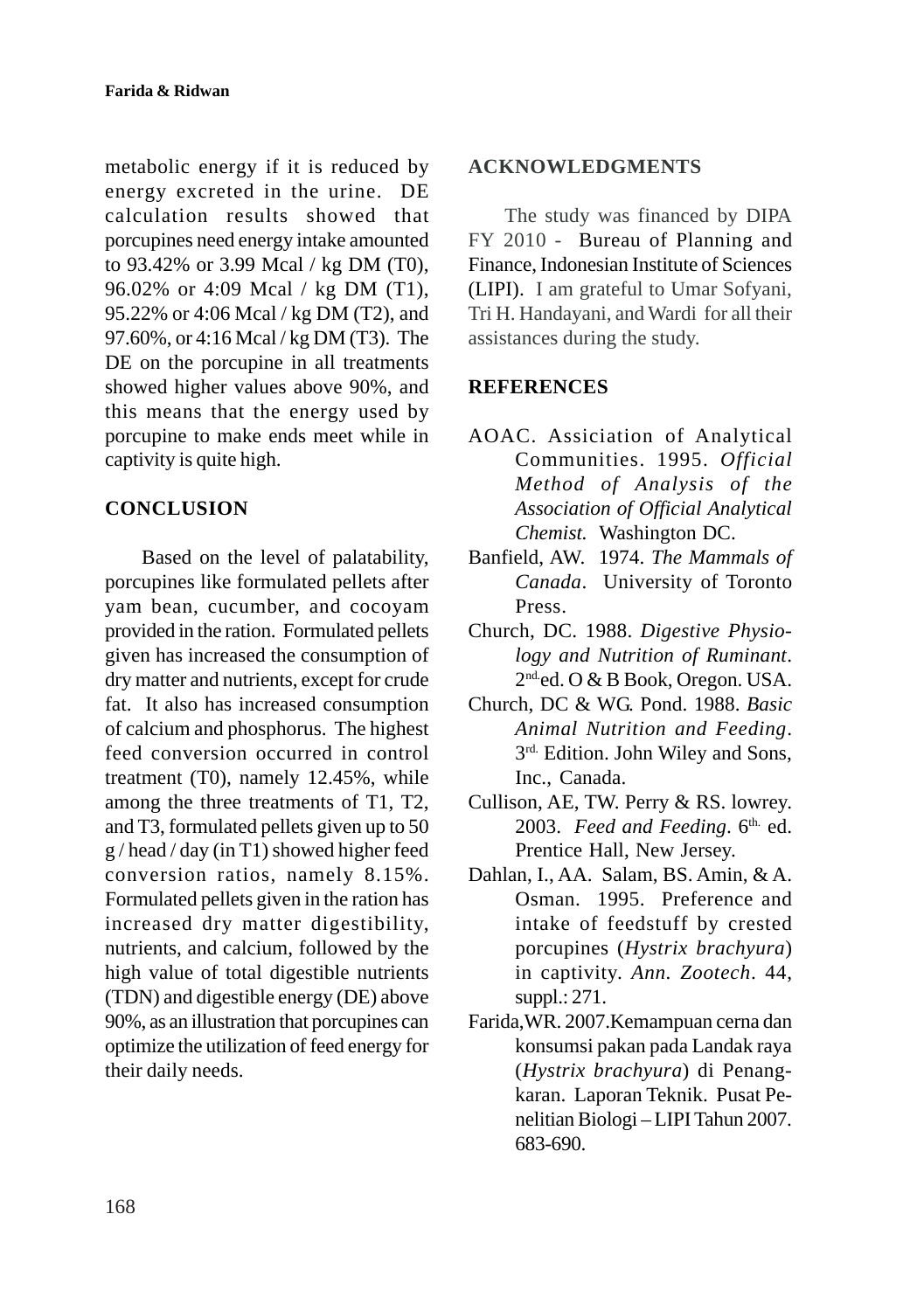- Hocquette, JF., I. Ortigues-Marty., D. Pethick., P.Herpin & X. Fernandez. 1998. Nutritional and hormonal regulation of energy metabolism in sceletal muscles of meat-producing animals. *Livest. Prod. Sci*. 56: 115- 143.
- Leeson, S. & JD. Summers. 2001. *Nutrition of the chicken.* 4<sup>th.</sup> ed. University Books. Guelph.
- Linder, MC. 1992. *Biokimia Nutrisi dan Metabolisme dengan Pemakaian secara Klinis*. UI-Press. Jakarta.
- Made, A. & AL. Kasih. 2008. *Khasiat Warna-Warni Makanan*. Gramedia Pustaka Utama, Jakarta.
- Men, BX., B. Ogle & JE. Lindberg. 2001. Effect of Choice Feeding on Intake and performance of Broiler Duck. *Asian Aust. J. Anim. Sci*. 14 (2): 1728 – 1733.
- Naumann, C. & R. Bassler. 1997. VDLUFAMethodenbuch Band III. *Die chemische Untersuchung von Futtermitteln*. 3rd.ed. VDLUFA-Verlag, Darmstadt, Germany.
- Norsuhana, AH., MN. Shukor, AQ. Sazili, A. Aminah, & ZZ. Zainal. 2007. Proceeding on 9<sup>th</sup>. Symposium of the Malaysian Society of Applied Biology, Bayview Gerogetown, Penang,  $30<sup>th</sup> - 31$  st May 2007. p. 88-91.
- North, MO. & DD. Bell. 1990. *Commercial Chicken Production Manual*. 4<sup>th</sup>ed. Chap-man and Hall, New York.
- Nowak, R.M. 1991. *Walker's Mammals* of the World, 5<sup>th.</sup> ed., Vol. I. Johns

Hopkins University Press, Baltimore.

- Parakkasi, A. 1986. *Ilmu Nutrisi Makanan Ternak*. Vol. 2B. Fakultas Peternakan. Institut Pertanian Bogor. Bogor
- Parakkkasi, A. 1999. *Ilmu Nutrisi dan Makanan Ternak Ruminan*. UI-Press, Jakarta.
- Roze, U. 1989. *North American Porcupine*. Smithsonian Institution Press, Washington, D.C.
- SAS.2000. *SAS User's Guide*. SAS Institute Inc., SAS Campus Drive, Cary, NC 27513.
- Schroder, JW. 2004. Silage fermentation and preservation. http://www. ext.nodak.edu/ex-pubs/ansci/dairy/ as1254w.htm pdf. [21-04-2005].
- Scott, ML., MC. Nesheim & RJ. Young. 1982. *Nutrition of The Chicken*. 3rd. ed. M. L. Scott and Associates Ithaca, New York.
- Snedecor, GW. & Cochran WG. 1980. Statistical Methods. 7<sup>th.</sup> ed.. Ames: The Iowa State Univ Pr.
- Sutardi, T. 1980. *Landasan Ilmu Nutrisi* Jilid I. Departemen Ilmu Nutrisi dan Makanan Ternak. Fakultas Peternakan. Institut Pertanian Bogor.
- Tafaj, M., V. Kolaneci., B. Junck., A. Maulbetsch, H. Steingass & W. Drochner.2005. Influence of fiber content and concentrate level on chewing activity, ruminal digestion, digesta passage rate and nutrient digestibility in dairy cows in late lactation. Asian-Australasian. *J. Anim. Sci*. 18:1116-1124.